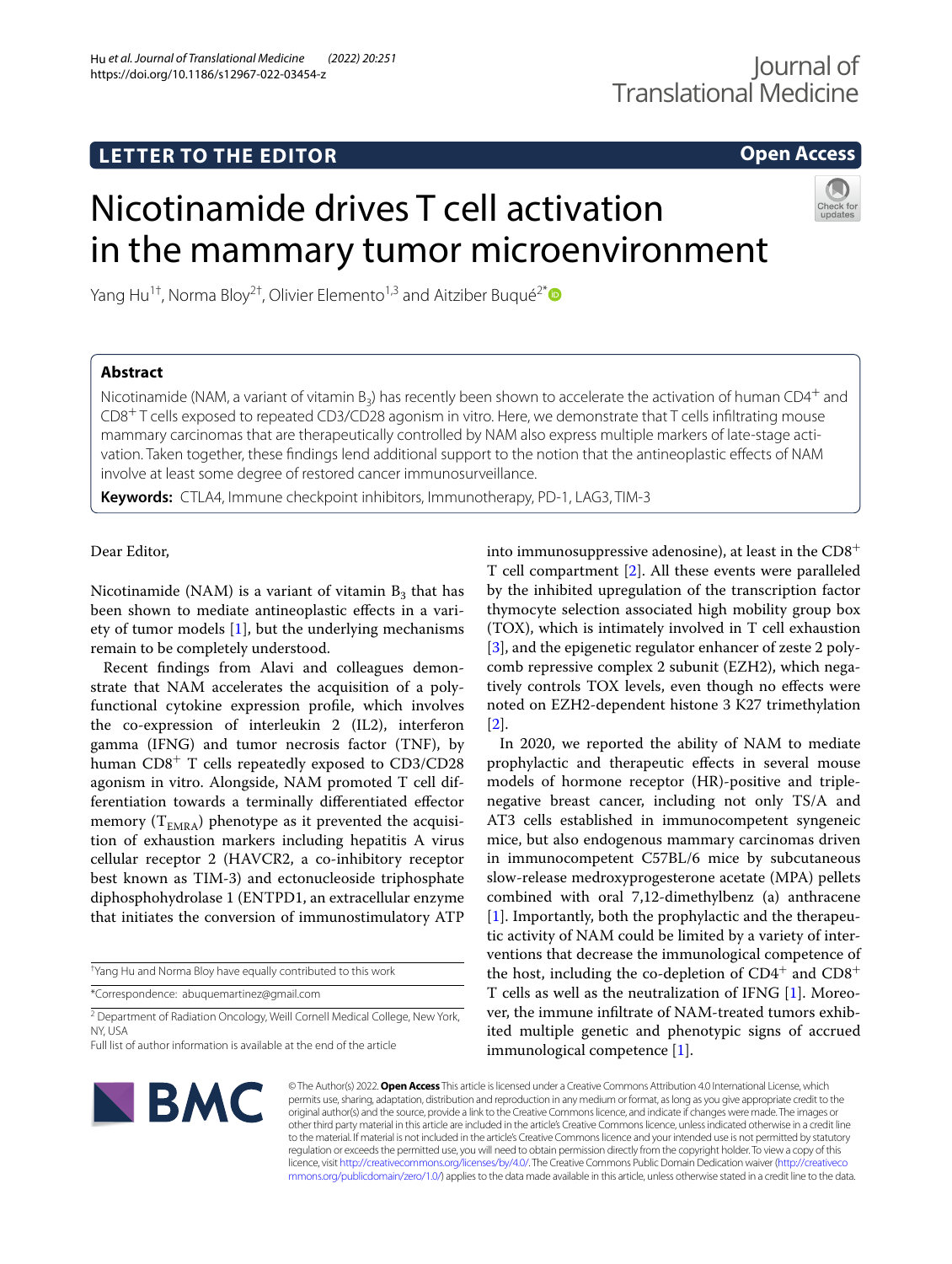

<span id="page-1-0"></span>Inspired by the fndings from Alavi and colleagues [\[2](#page-2-1)], we re-interrogated single cell RNA sequencing (scR-NAseq) data obtained from the lymphoid compartment of TS/A mouse mammary carcinomas established in immunocompetent syngeneic mice that were either left untreated or received NAM supplementation with the drinking water, as per the experimental procedures reported in Ref. [[1\]](#page-2-0). Since the original sequencing data does not allow for a clear distinction between the CD4<sup>+</sup> and  $CD8<sup>+</sup>$  T cell compartment in the context of preserved statistical power, we decided to focus on  $CD3^+$  T cells as a whole.

T cells from NAM-treated TS/A tumors exhibited a signifcant increase in the levels of multiple genes involved in TCR signaling (*Cd3d*, *Cd3e*, *Cd3g*, *Cd8a, Cd8b1*, *Lck*),  $CD8<sup>+</sup>$  T cell effector functions including cytotoxicity (*Fasl, Gzmb, Nkg7*) and CD4<sup>+</sup> helper T cell immunostimulation (*Mif*), bioenergetic metabolism (*Atp5j*, *Cox6a1*, *Ldha*, *Ndufa8*, *Ndufa13*, *Ndufaf4*, *Ndufb2*, *Ndufs8*), IFNG signaling (*If47*) as well as genes encoding late-stage activation/exhaustion markers (*Klrc1*, *Klrc2*, *Klrd1*, *Pdcd1*). Conversely, NAM supplementation with the drinking water was associated to the downregulation of genes encoding inhibitors of cell cycle progression (*Cdk2ap1*,